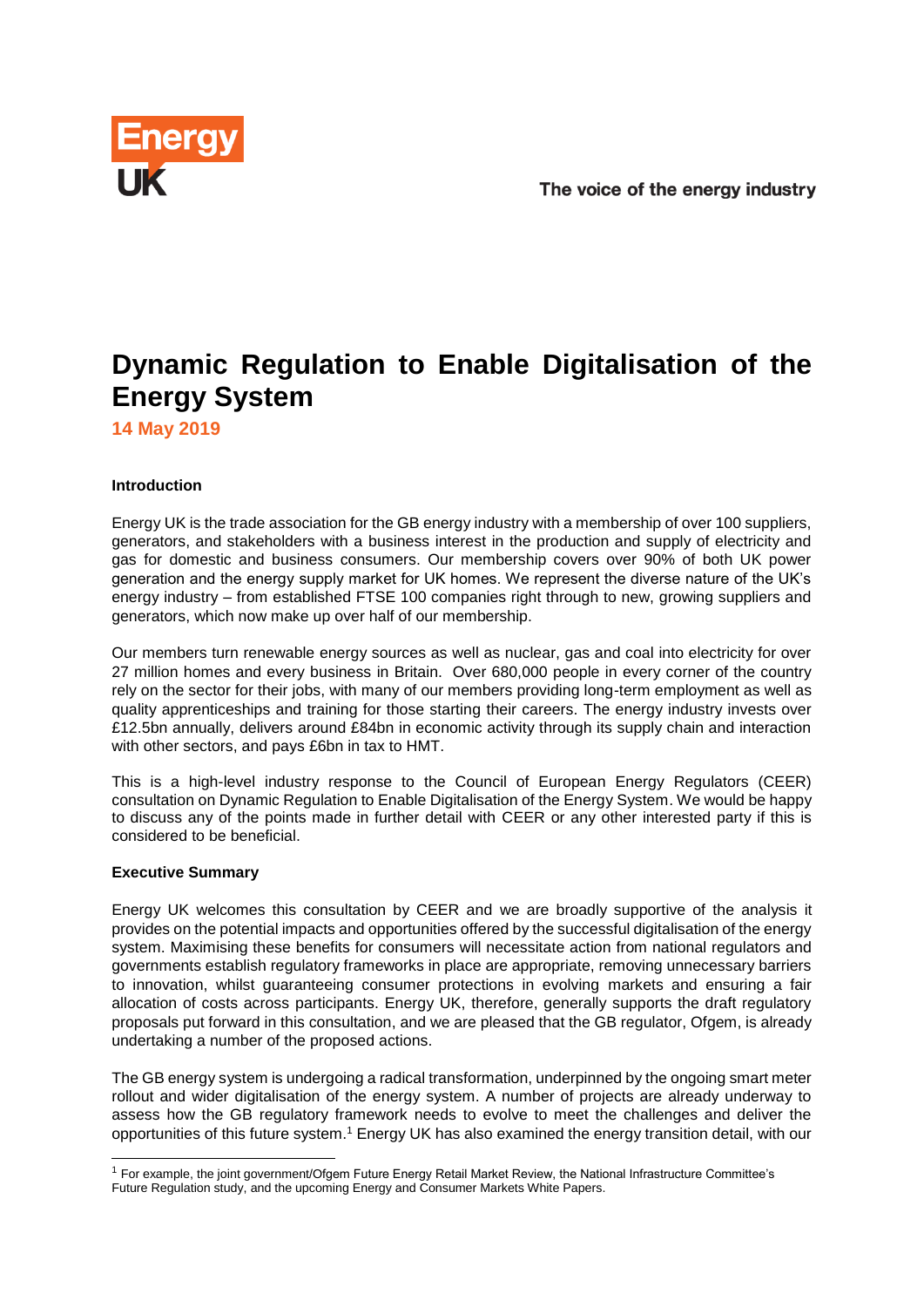April 2019 *Future of Energy* report setting out a way forward for the energy sector to deliver better for its customers as advances in technology and the vital need to decarbonise our economy transform the way we use, generate, store and transport energy. <sup>2</sup> In addition to the overall summary, the report also includes five sections looking in details at different aspects of the energy transition, with recommendations for regulators, government and industry:

- The future retail market and customers' relationship with it
- Funding future electricity generation and system services
- Reducing emissions from buildings
- The sustainable transition to a low carbon road transport system
- Transporting energy to and from customers through transmission and distribution networks.

Energy UK believes that competitive markets deliver the best results for consumers through innovation and adaptation to evolving consumer demands. Since the 1991 privatisation of energy in Great Britain (GB), competition in both energy generation and energy supply markets have delivered for customers through lower costs and secure supply, whilst simultaneously driving innovation. Competitive markets will remain the crucial vehicle in which the digitalisation of the energy system will be most efficiently delivered, and the consumer benefit best realised. Any changes to the regulatory regime must, therefore, ensure that the energy sector remains a safe and reliable place to invest in order for the full benefits of new technologies and methods to be realised for the consumer.

New, innovative products and service offerings have the potential to enthuse and excite the consumer, providing new avenues to market engagement that help achieve a low carbon energy system delivering excellent service, choice and value for money to all UK's homes and businesses. We cannot, and should not, attempt to second-guess exactly how consumer expectations will evolve alongside technology. However, we are already beginning to see new service offerings being taken up by consumers in the GB market, such as innovative EV tariffs, choosing smaller community generators, or securing the lowest possible cost for electricity supply on an ongoing basis. Such market developments, in particular a possible increase in cross-sector offerings, could give cause to refining the manner in which sector-specific regulators interact, or even for reforming the means by which these converging consumer markets are regulated. However, the costs and benefits of any such proposals must be assessed in full for a robust business case to be put forward.

Data will be at the heart of these new, innovative approaches to engage consumers in the energy market and needs to be effectively harnessed. It will, therefore, be important to have the most efficient regulatory regime in place to ensure appropriate access and protections are in place, and hold accountable those making use of this proliferation of customer and system data. These data-driven or enhanced services or products will not be limited to energy alone so it will be important for governments, regulators and industry to think cross-sectorally when designing governance and market structures. In achieving this, particular attention must be given to maximising the control that customers have of their data and their ability to share with whom they choose.

# **Value Proposition for Energy Consumers**

## **1. What impact do you consider that digitalisation will have on the energy system and which are the most important?**

The retail energy market has evolved considerably since it was created by privatisation two decades ago. However, incumbent technology and the regulatory regime has, to date, limited the opportunities for the retail energy market to move very far past the original model. Even with the growing number of suppliers operating in the market over recent years, with varying business models and customer propositions, a customer will generally be limited to one supplier and to one meter, supplying gas and electricity at a price based on kW/h.

The smart meter rollout for domestic and smaller business users is a key enabler for the digitalisation and development of the sector, supporting the advances that have already been accomplished for larger businesses. Going forward, increasing volumes of analytical data will be generated across the sector,

-

<sup>&</sup>lt;sup>2</sup> <https://www.energy-uk.org.uk/our-work/future-of-energy.html>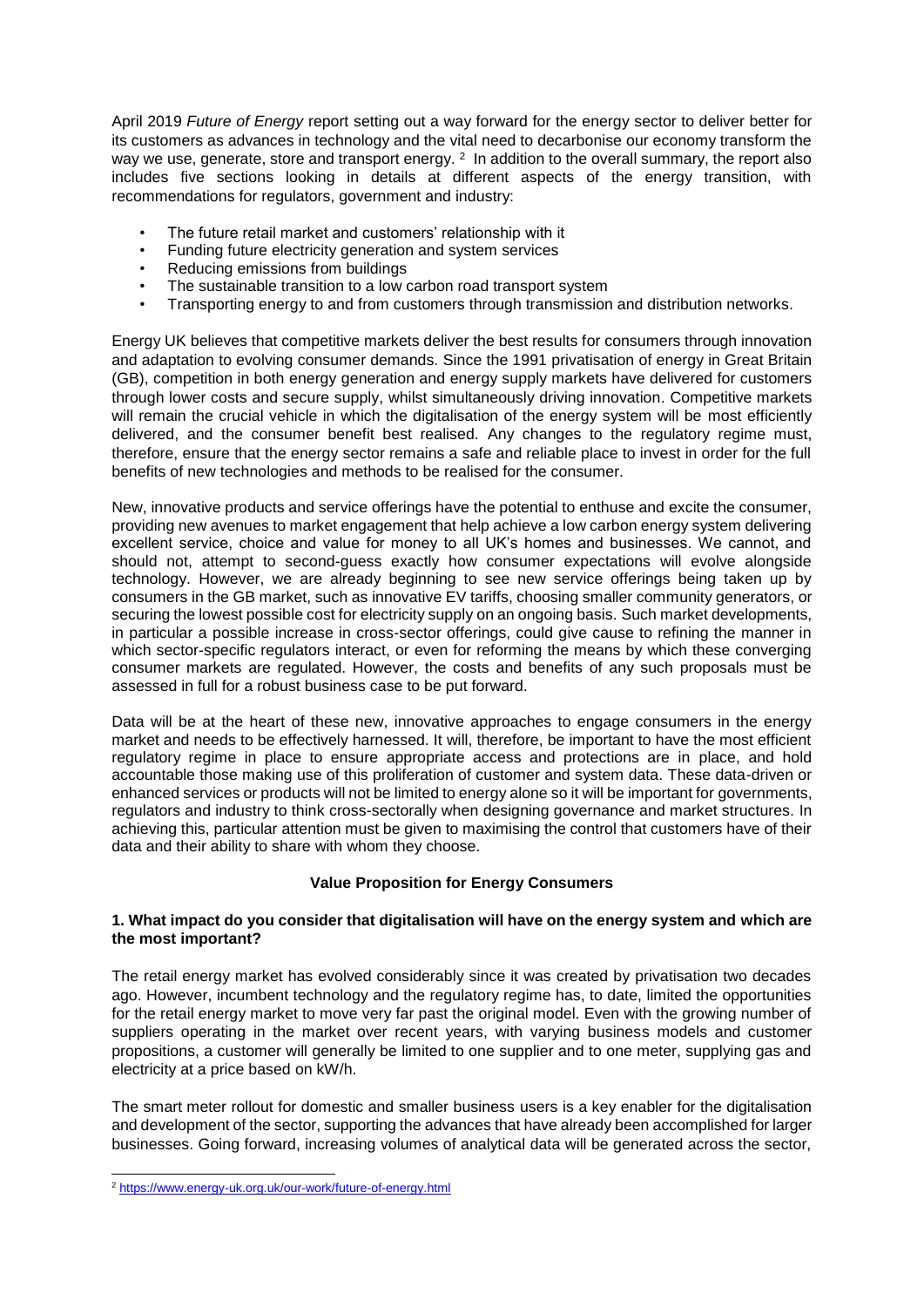whether from the smart meters themselves, or electric vehicles, connected home appliances and/or businesses via the development of bundled customer propositions.

This will also create new reasons for businesses to regard energy as an opportunity, not just an overhead. We have already seen early examples of this in other sectors, such as retail banking. Through the "open banking" initiative, customers are able to share current account data with third parties and other competitors via online apps. In return, they can receive advice on budgeting and payment management, and other accounts and services in real-time.

Digitalisation of the energy, alongside the rise of smart home technology, the rapid adoption of EVs, increasing volumes of micro-generation and the decarbonisation of heat, could precipitate a fundamental shift away from relationships based simply around kilowatts supplied. In particular, the boundaries between a consumer and provider could be redefined by innovative technology and services that are enabled by the abundance and clarity of data.

Although Energy UK would counsel against second-guessing the product landscape of the future, or its possible popularity with customers, we can already see energy becoming just one part of bundled services as market offerings converge, especially for domestic customers. The pace at which such developments are enabled will be dependent upon the successful digitalisation of the energy sector. The information provided from connected home technology, such as appliance health, and heating system operation, may also drive further sector convergence. Paths for consumer engagement with their energy may also evolve as a result, with some choosing to engage with multiple markets through a single entity such as a third-party aggregator, and shunning the traditional relationship between a customer and supplier.

There will be a number of new challenges as a result of digitalisation and the innovation that is progressed as a result, not least in ensuring that distribution systems remain reliable, and adequate consumer protections are effective in an evolving market. The ongoing costs of using, maintaining and improving market structures and functions will also need to be recovered in a fair way across the spectrum of new and incumbent market participants. This will ensure that certain customers, services or companies neither have an unfair advantage, nor face undue detriment. This includes considering how some costs are covered if new services or technologies lead to increased system costs, such as if network reinforcements are needed to support EVs.

The scope and pace of these impacts will be dependent upon the regulatory framework in place, which will need to be set up to most efficiently monitor, support and enforce in a market will likely see a growth in cross-sector offerings and evolving challenges.

# **2. What are your views on the changes for the energy system highlighted in this chapter and are these the most relevant?**

Energy UK agrees with the three changes for the energy system that CEER has highlighted within its consultation. In addition, we believe that it will important to consider the overall positive opportunities that digitalisation will open up for the sector to decarbonise further and quicker.

# **a. Increases the productivity of the existing system;**

Energy UK agrees with the potential increase in productivity of the existing system that digitalisation could deliver.

However, fundamental to realising this potential to the full will be appropriate visibility of data. Any reforms of the energy system to enable digitalisation must also consider the appropriate data framework. In the GB sector much of this data is hidden from market participants, preventing its inherent value from being fully realised. This has led the UK Government to form the Energy Data Taskforce, led by the Energy Systems Catapult.<sup>3</sup> Its remit is to recommend how industry and the public sector can work together to facilitate greater competition and innovation through more available and transparent

-

<sup>3</sup> <https://www.gov.uk/government/groups/energy-data-taskforce>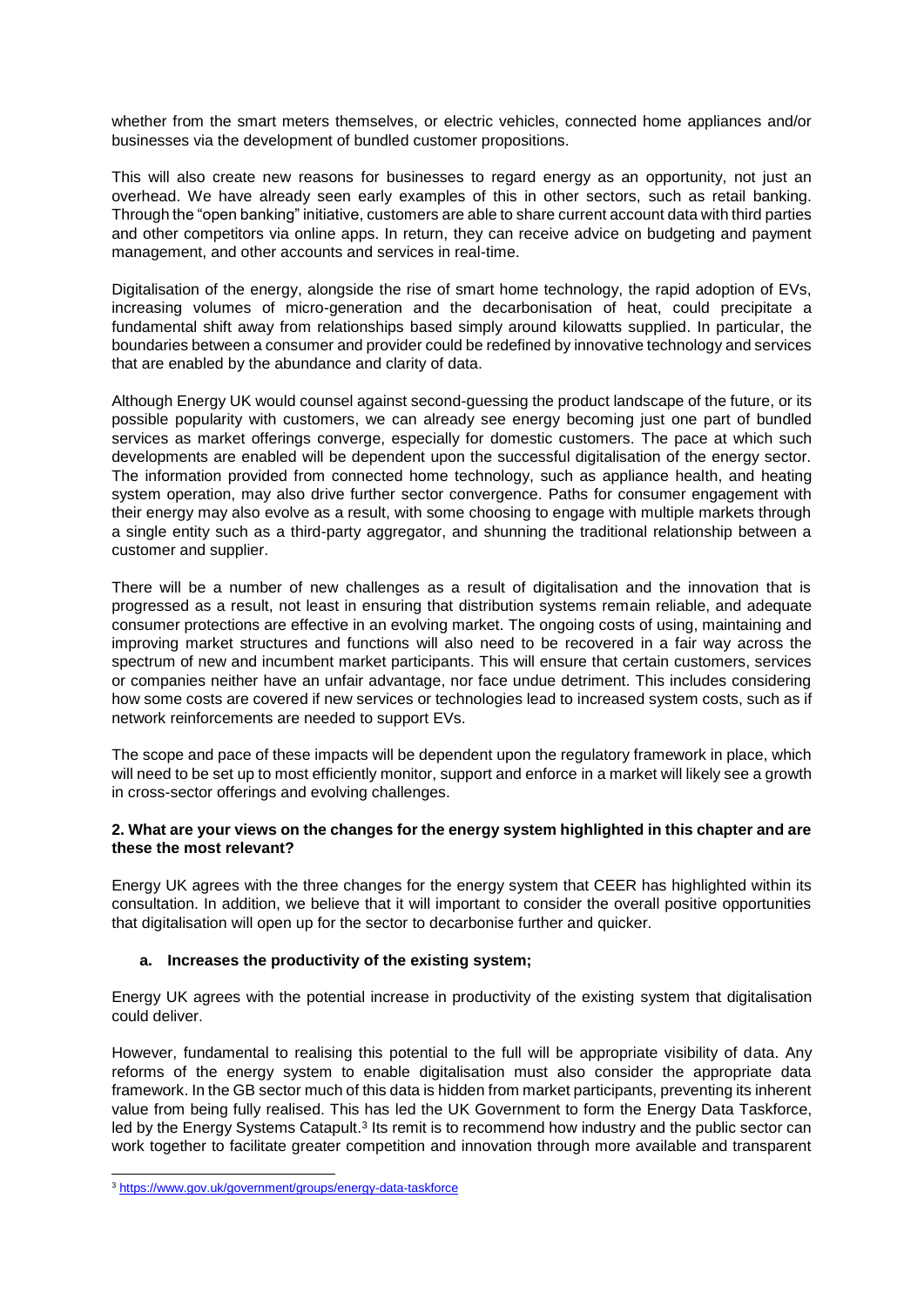data. Energy UK believes that for both energy system and consumer data, the regulatory regime needs to facilitate and incentivise as much openness as is consistent with customer consent, data protection and other GDPR principles.

# **b. Enables new products and services that alter electricity demand;**

Energy UK agrees with CEER's analysis and particular examples of new products and services that could be enabled. The GB market is already seeing a number of these new market offerings coming through.<sup>4</sup>

However, we should not attempt to second-guess what the future customer may want, or what future businesses or technologies may offer and be successful. In particular, it will be important to ensure that any changes to the regulatory framework do not attempt to "pick winners" in terms of technologies and services that may result from digitalisation. There must be a level playing field between existing regulated entities and new entrants to ensure that market participants are not disadvantaged due to a disproportionate share of costs or regulatory obligations.

In addition, as highlighted previously, the potential for greater market convergence driven by new participants or offers utilising the benefits of a digitalised energy system should not be discounted. With some 50 billion connected devices expected globally within the next five years, the rise of in-home technologies may well be the catalyst for wider products from a wider variety of providers. Energy companies are likely to continue to diversify their offerings to enter into new related markets and, conversely, we can expect non-energy companies to enter the energy space – look no further than the automotive sector where companies such as Nissan<sup>5</sup> and Volkswagen<sup>6</sup> are offering energy services in the GB market.

# **c. Brings new digital marketplaces that transform the way the sector transacts.**

With increasing levels of intermittent generation on the system, we are expecting a greater variation in energy costs based on the time a household or business uses (imports) their energy and growing opportunities to sell (export), in order to help balance the overall system. An increasing amount of power generated will be by low or marginal cost plant, and using energy when power is plentiful (or reducing demand when it's scarce) will have a value to the system. Many of these digital market places a are still in their early stages but we agree with CEER that these new business models are likely to come forward to reward those customers who can shift their demand to match the changing status of the system.

The rise of new platform technologies such as blockchain also have potential to help optimise and monetise value for customers. Indeed, the first energy blockchain transaction was successfully completed in 2018 at the residential Banister House estate in Hackney, London, and involved neighbours trading solar power.<sup>7</sup> Although we do not yet know the potential impact of blockchain on the market, or the consumer appetite for this level and manner of engagement, the industry and government should be ready enable its development if there is a benefit to customers.

## **3. In your view, what are the most important value propositions for consumers, which should be prioritised? (***Cost Savings, Convenience, Choice, Participation)*

First and foremost, it is important to differentiate between consumer groups. Domestic, large nondomestic, small non-domestic and microbusinesses will all have different priorities to each other and even one another, depending on their individual priorities, ability to engage and energy needs. The digitalisation of the energy system, and the greater availability and depth of data for analytical use could

<sup>-</sup><sup>4</sup> A number of case studies are included in our separate *Future of Energy* report on retail markets[: https://www.energy](https://www.energy-uk.org.uk/files/docs/The_Future_of_Energy/2019/FutureofEnergy_ReportSection_Chapter1_04.19(1).pdf)[uk.org.uk/files/docs/The\\_Future\\_of\\_Energy/2019/FutureofEnergy\\_ReportSection\\_Chapter1\\_04.19\(1\).pdf](https://www.energy-uk.org.uk/files/docs/The_Future_of_Energy/2019/FutureofEnergy_ReportSection_Chapter1_04.19(1).pdf)

<sup>5</sup> <https://www.nissan.co.uk/experience-nissan/electric-vehicle-leadership/storage-solutions.html>

<sup>6</sup> [https://www.businessgreen.com/bg/news/3068996/electric-life-vw-to-launch-energy-supply-](https://www.businessgreen.com/bg/news/3068996/electric-life-vw-to-launch-energy-supply-division?utm_medium=email&utm_content=&utm_campaign=BG.Technology_RL.EU.A.U&utm_source=BG.DCM.Editors_Updates&utm_term=&im_company=&utm_medium=email&utm_term=)

[division?utm\\_medium=email&utm\\_content=&utm\\_campaign=BG.Technology\\_RL.EU.A.U&utm\\_source=BG.DCM.Editors\\_Upda](https://www.businessgreen.com/bg/news/3068996/electric-life-vw-to-launch-energy-supply-division?utm_medium=email&utm_content=&utm_campaign=BG.Technology_RL.EU.A.U&utm_source=BG.DCM.Editors_Updates&utm_term=&im_company=&utm_medium=email&utm_term=) [tes&utm\\_term=&im\\_company=&utm\\_medium=email&utm\\_term=](https://www.businessgreen.com/bg/news/3068996/electric-life-vw-to-launch-energy-supply-division?utm_medium=email&utm_content=&utm_campaign=BG.Technology_RL.EU.A.U&utm_source=BG.DCM.Editors_Updates&utm_term=&im_company=&utm_medium=email&utm_term=)

<sup>7</sup> [https://verv.energy/weve-just-executed-the-uks-first-energy-trade-on-the-blockchain-as-we-look-to-power-a-london-social](https://verv.energy/weve-just-executed-the-uks-first-energy-trade-on-the-blockchain-as-we-look-to-power-a-london-social-housing-community-with-sunshine/)[housing-community-with-sunshine/](https://verv.energy/weve-just-executed-the-uks-first-energy-trade-on-the-blockchain-as-we-look-to-power-a-london-social-housing-community-with-sunshine/)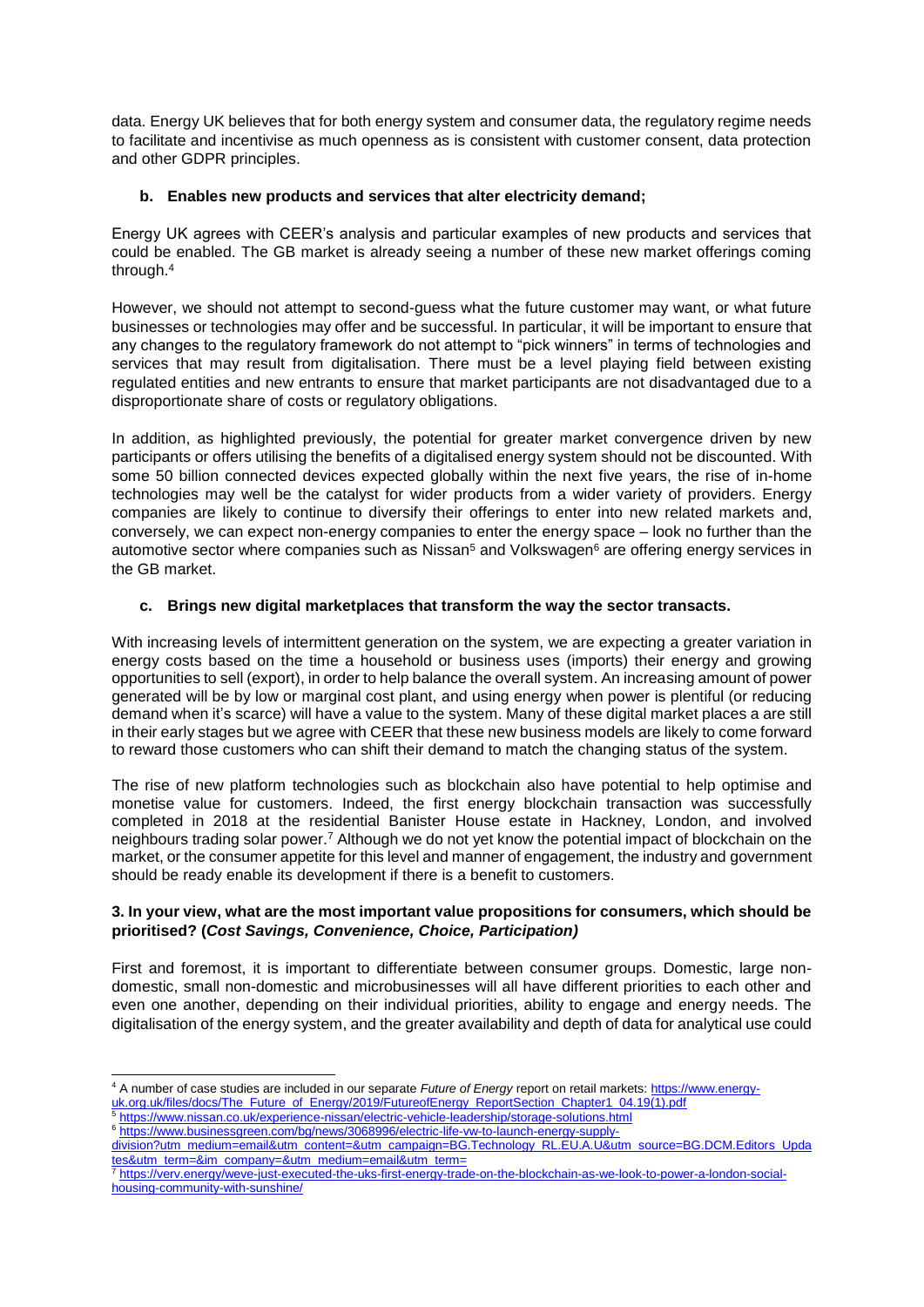help industry, government and regulators better understand the motivations and priorities of different energy customers at a more granular level than is used today.

However, Energy UK agrees with the value propositions put forward by CEER (cost savings, convenience, choice and customer participation), particularly in relation to the domestic sector.

## **4. In your view, will digitalisation lead to more consumer participation in energy markets? Please provide your reasoning.**

Energy UK agrees that digitalisation of the energy system and innovations have the potential to boost the participation in energy markets by consumers who are currently less engaged. The level of any increased participation or engagement would be dependent upon the framework ensuring their confidence in the offers and protections in place, that they can engage to a level of complexity they are comfortable with, and that they are adequately informed.

However, engagement is not a binary option of being 'engaged' or 'disengaged'. It will likely need a better understanding as new ways to engage with energy, with appropriate protections for consumers opting to use new services such as third-party aggregators or switching services as they become more available and potentially more automated.

Some customers will want to be hands-on, taking frequent advantage of movements in energy prices (for example, through time-of-use tariffs which track wholesale prices, or by buying/selling energy through peer-to-peer trading). Others will be mildly active, wanting to set preferences for the warmth of their home or the length of charge of their EV, while leaving the nitty gritty of management to a third party. For some businesses, greater automation may be attractive to heat and cool their properties or for generating power on-site to minimise their costs. Others may see new commercial opportunities to increase revenues or expand the range of products and services they offer.

Then there are those, particularly at the domestic and small business end of the scale, who will engage like they do today. But they do want to be assured they are receiving fair value while acknowledging that other options are available. It is important to recognise that this is, in itself, a conscious decision not to engage, perhaps driven by multiple factors including loyalty to a provider and/or high standards of customer service.

If done right, even those customers that are not actively participating should be able to benefit from digitalisation.

# **Enabling the Benefits of Digitalisation and Protecting Against the Risks**

#### **5. What are the key enablers needed to unlock the benefits of digitalisation for consumers?**

Energy UK views there being 4 key enablers that will be needed to unlock and maximise the benefits of digitalisation for all consumers.

**Data Availability -** The value of data cannot be overstated in leveraging the benefits of a smarter energy system for consumers. As such, there is a fundamental need to ensure that data is available and visible to market participants to deliver the impacts of digitalisation that CEER has highlighted. The ease of which data can be shared should also be streamlined, as far as is possible in accordance with relevant data privacy and security arrangements that will govern the market and consumer protection.

**Competitive Markets –** Unlocking the benefits of digitalisation will be best achieved by open, competitive markets in which the necessary level of investment can be secured and retained. In practice, this means a commitment to merits-based appeals of regulatory decisions to an expert body to maintain investor confidence. It is widely recognised that good regulatory decisions are most likely to materialise where the regulator itself can be challenged, as regulators are not infallible and may not always have recognised the scale of the impact of their decisions on specific parties (including customers). For example, Ofgem's decision to impose a limit of four domestic tariffs on suppliers was later revoked by the CMA in its 2014-16 Energy Market Investigation, having been found to be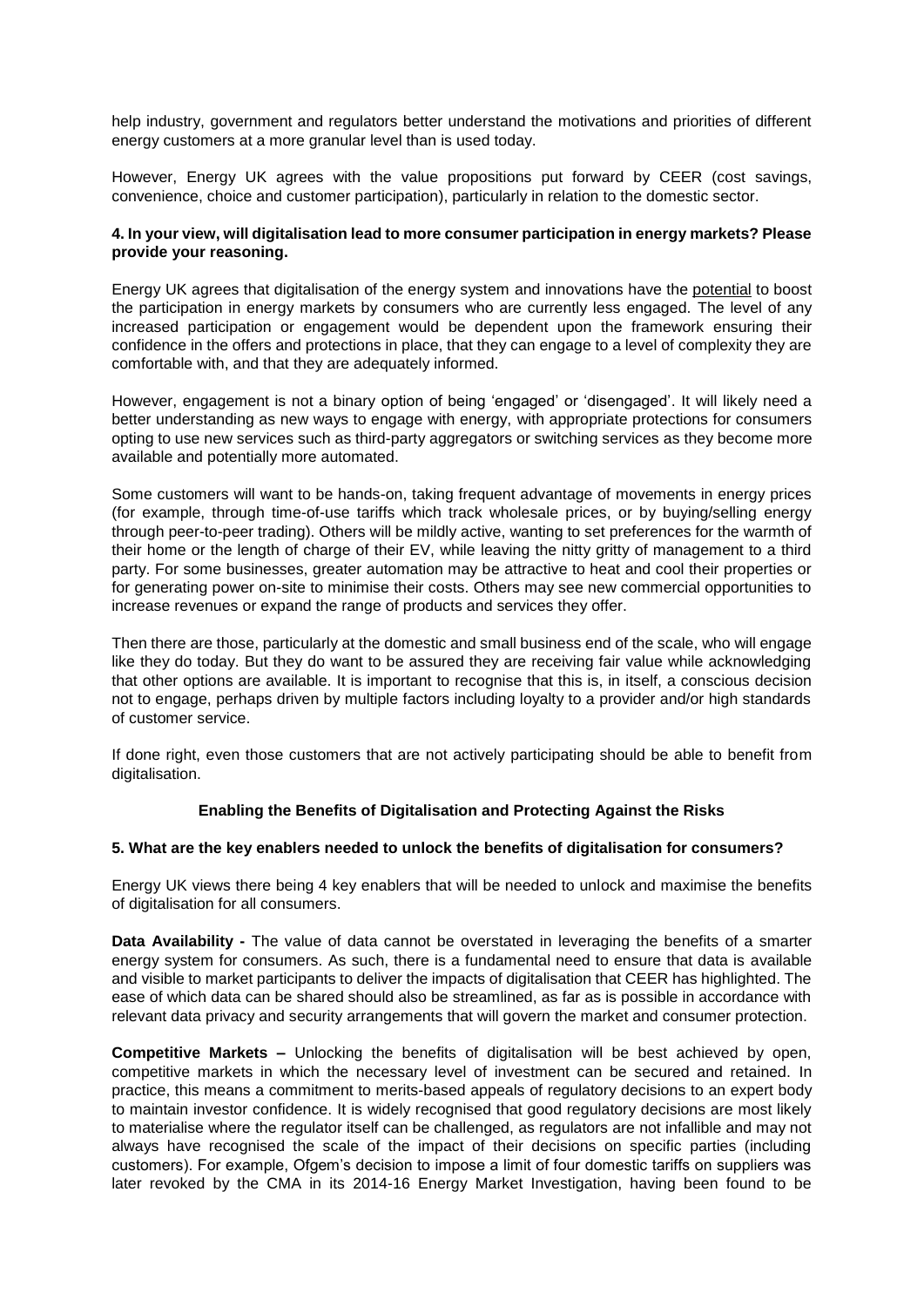detrimental to consumers. With new technologies and business models it may also not be reasonable to expect any sector-specific regulator to always have robust insight into the impacts of all changes on all parties.

**Appropriate Regulation –** An appropriate regulatory framework will need to be in place that minimises undue barriers to innovation, whilst ensuring consumer protections, to effectively unlock benefits of digitalisation.

The current "supplier hub" model in the GB market since privatisation has worked successfully. Suppliers provide a single, easily understandable and recognisable interface for the customer to ensure that system costs are settled; wholesale risk is managed on behalf of customers; consumption is metered; social and environmental obligations are collected and delivered on behalf of government; and that there is a conduit for consumer protection.

However, this regulatory regime requires all retail suppliers to apply for, and comply with, an onerous and prescriptive licence if they wish to supply energy to domestic or business customers. This poses a significant risk to a future retail market: such a bureaucratic system will prove a barrier to entry to innovative businesses whose principal interest does not lie in energy supply. It also limits the opportunities for some businesses to take more control over their interactions with the wider energy system.

As a foundation for any framework, it will be essential that the basic required functions continued to be delivered in a manner that ensures a fair, reliable and competitive market. For the GB market, Energy UK is recommending a to a principles-based, functional approach to licensing: the regulator defines certain activities, and if you engage in them you are subject to their specific licencing aspects. This approach could better foster innovation, allowing suppliers and service providers to tailor their offerings to meet evolving consumer expectations, and enabling some businesses to manage certain functions of their interaction with the market by themselves. It should also be extended past traditional suppliers, and take into account evolving business models that utilise the energy system, such as price comparison websites, auto-switching services or energy brokers.

In addition, distortions in the market due to legacy obligations or unfair distributions of costs should be avoided. Currently in the GB market, suppliers (with some exemptions based on customer portfolio size) are obligated to fund and deliver certain social and environmental policies. In a future market, with innovative or cross-sector participants or products, such obligations could negatively and unfairly impact upon traditional supplier businesses. As a point of principle, Energy UK believes that the energy system is not an efficient surrogate for intelligently developed and delivered government social policy and would need to be assessed when designing a regulatory framework for a digitalised energy system.

As highlighted by CEER's consultation, Ofgem runs a regulatory sandbox through its "Innovation Link" initiative. Energy UK believes that the continuation expansion of regulatory sandboxes as digitalisation progresses will be crucial to enabling the benefits that innovative offerings could bring to consumers. This will be even more useful if markets continue to converge and non-traditional energy market participants seek to utilise the digital energy system for their services.

**Smart Meter Roll-out –** Digitalisation of the energy system, and its associated benefits, are underpinned by the successful roll-out of smart meters and the abundance of data and services that they will enable.

#### **6. What are the main risks for consumers arising from digitalisation of the energy sector?**

Energy UK considers that the main risks for consumers which regulators and governments will need to address include:

• Forced complexification of the energy system risks consumers being underinformed about their energy, or the services that they are choosing to participate with. There will therefore be a need to keep a level of simplicity for consumers who want it, or who do not want to engage.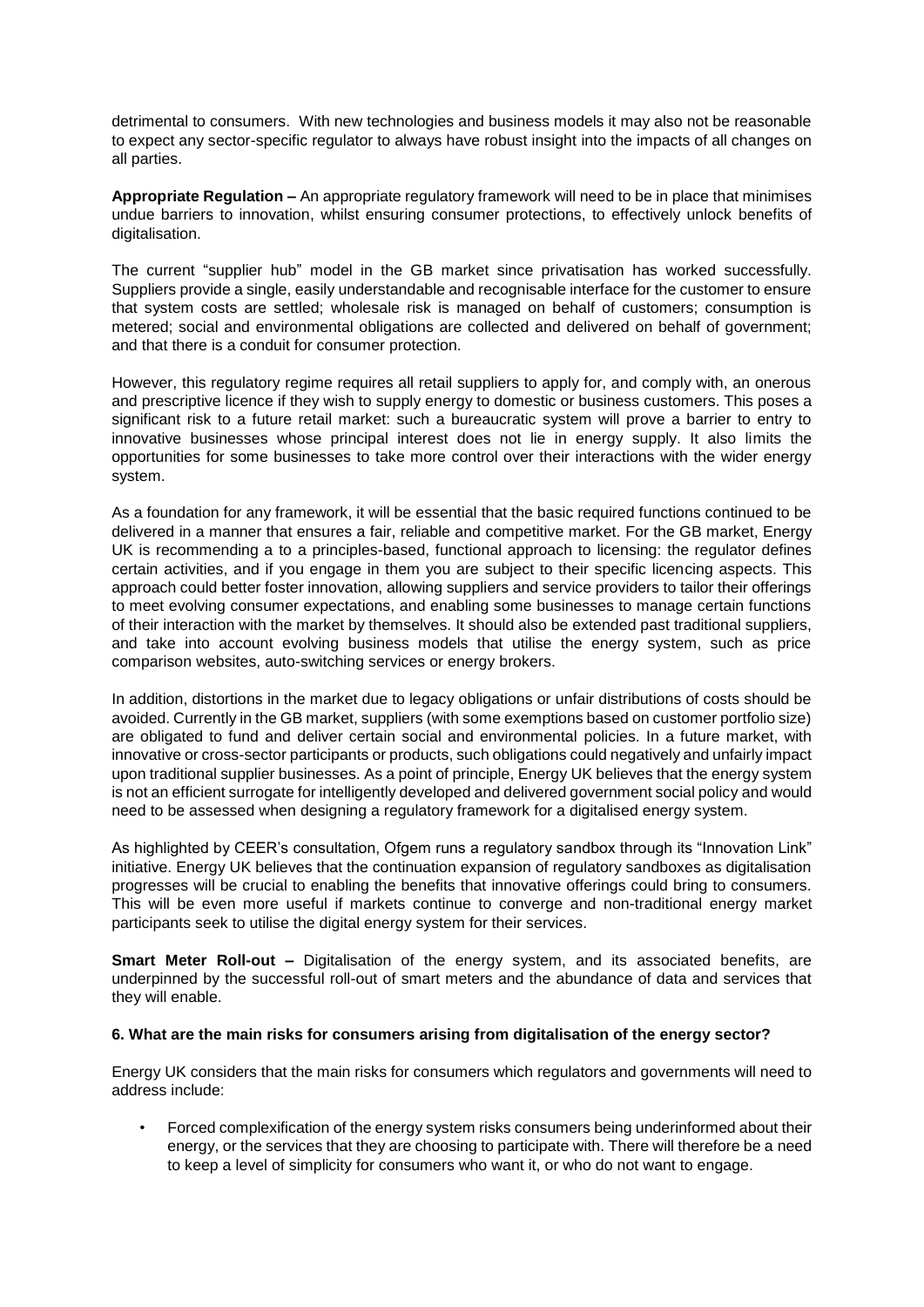- Consumers who are not able to, or do not want to take advantage of new, innovative offerings could risk facing an increased burden of costs that others may avoid if the appropriate regulatory and competitive framework is not in place. This will need to be addressed to ensure that all are paying their fair share of costs, whilst allowing benefits of a digitalised energy system to be enjoyed by all consumers. As an example, a customer's type of property tenure, or the high upfront costs of solar panels and EVs, will inevitably restrict access to related services and benefits to customers who can afford them and are able to have them installed. With the right regulatory and competitive framework, those who can afford an EV will be reducing the costs of decarbonising and managing the system for all consumers, whilst being rewarded directly for the flexibility they are offering. Financial and non-financial support, based on a clear understanding of customer needs, may be required to provide equal opportunities for those businesses and households that are less able to engage with new services and products. As part of this, better data matching between regulators and governments could also ensure that customers in vulnerable circumstances can be more efficiently identified and given the important protections and opportunities they need.
- The convergence of markets could lead to risks from customers interacting with unregulated services or businesses if the regulatory framework does not evolve. This is not a new concern, and the regulatory regime in the GB market has failed to keep pace with changes such as the rise in importance of price comparison website or energy brokers.
- With the abundance of new data sources, and proliferation of services accessing and utilising that data, there are increased risks surrounding the privacy and security of consumer data.

### **7. What would a "whole energy system" approach look like – would this unlock more benefits of the digitalisation of the energy system?**

Digitalisation in energy would interlink with more than just new ways for consumers to buy energy. It will help to better understand and manage the energy usage in buildings, allow transport to become more interconnected, allow innovative services in health and other sectors. Energy UK believes that while the primary focus may be on the "whole energy system" in terms of benefits, there must be consideration and an appreciation that the digitalisation of the energy system will involve and impact on the much wider economic system.

## **8. Do you agree with the analysis presented here on the key areas in which energy regulators should focus?**

Energy UK generally agrees with the scope of CEER's draft regulatory proposals. Our *Future of Energy* report gives a number of recommendations for regulators, government and industry in order to unlock and maximise the benefits of a smarter, more flexible future energy system and would welcome CEER assess these recommendations as part of its wider review. While we note that this consultation's scope covers national regulators, there are important aspects of enabling digitalisation that are generally outside the remit of regulators and will need direction from governments, particularly in relation to regulating converging markets.

## **9. Which of the specific draft proposals should regulators pursue? Which should they not undertake? Please indicate your top 5 priorities for action by regulators in the near term.**

#### *Draft regulatory proposals 1 and 2 on data availability:*

Energy UK agrees with proposals. Overall, we believe that for both energy system and consumer data, the regulatory regime needs to facilitate and incentivise as much openness as is consistent with customer consent, data protection and other GDPR principles.

#### *Draft regulatory proposal 3 on data privacy:*

Energy UK agrees with the proposal. However, the increasing availability of data does create greater challenges for regulation, particularly with regards to the use of personal data and protection of consumers' privacy. It may, therefore, be necessary for the governments to also review the resources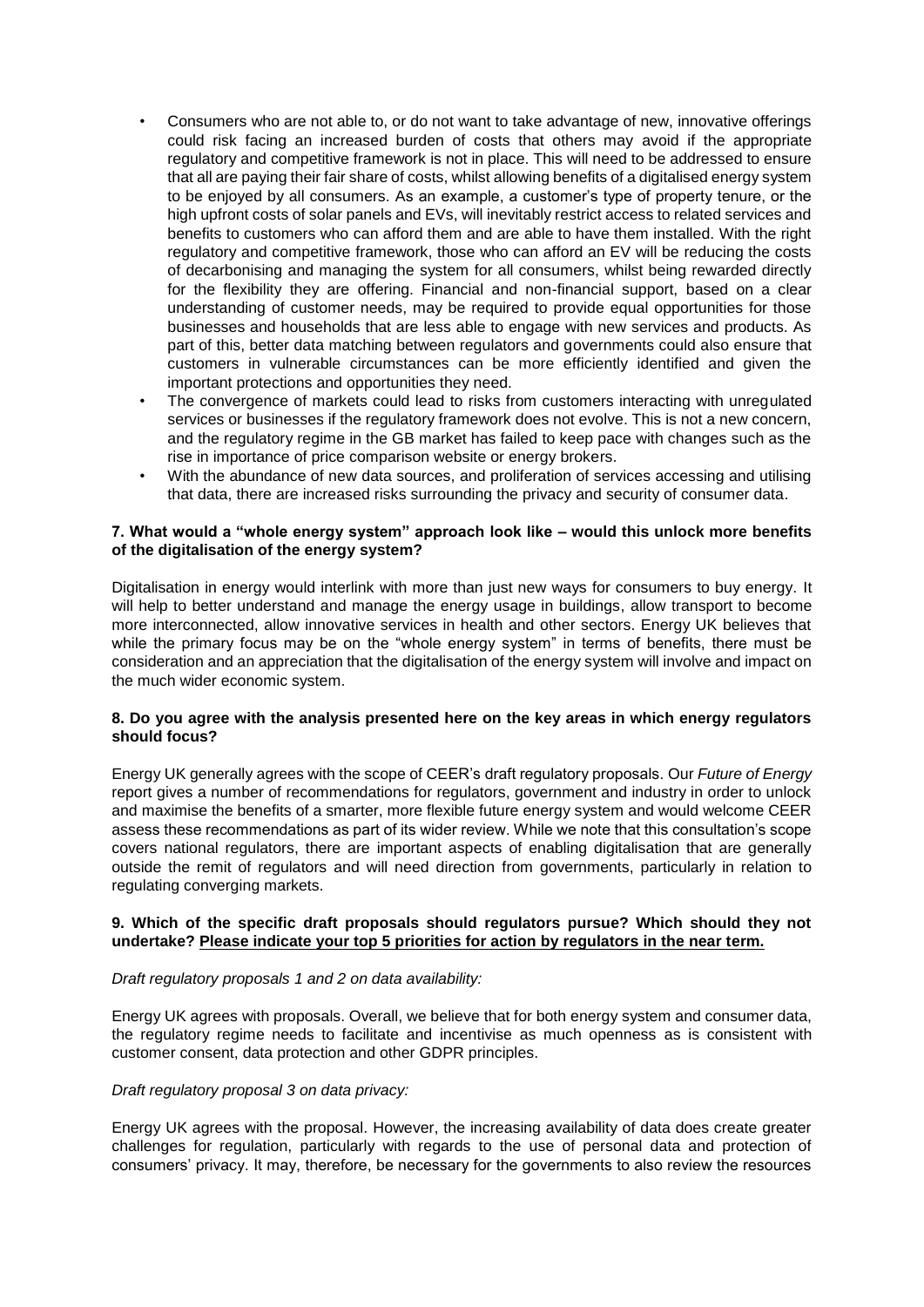and powers of the data or privacy regulators to ensure that they align with wider market regulatory frameworks and increased activity.

#### *Draft regulatory proposal 4 on data security:*

Energy UK agrees with the proposal.

#### *Draft regulatory proposal 5 on consumer protections for new products:*

Energy UK agrees that regulators should monitor experience with new products. However, where any protections are considered, they should be based on rigorous analysis and take into account any potential unintended consequences. In the longer-term for the GB market, Energy UK believes that a principles-based, functional licensing system would best protect consumers as services, products and technologies continue to evolve in the digitalised energy market. Such a system would also better protect against regulation-lag as it would regulate to ensure consumer outcomes, rather than prescriptive processes that may not cover newer offerings.

#### *Draft regulatory proposal 6 on regulating intermediaries:*

Energy UK fully agrees on regulating TPIs. In the GB market, TPIs (price comparison websites and auto-switching services) are becoming main point of initial contact with consumers whilst being unregulated. Energy brokers in non-domestic also play a major role and yet are unregulated. Fundamentally, there needs to be fair playing field between all energy market players, which will also include a fair share of costs and adequate customer protections no matter their choice of engagement route.

However, Energy UK is not supportive of imposing a default supplier in markets which do not have one currently. While we recognise that energy is an essential service, there would be various ways to ensure all customers are protected. In the GB market, suppliers of domestic customers have a duty to offer terms, and Ofgem has processes in place in case of supplier failures that do not disrupt a consumer's supply. Competition risks being undermined by a default supplier, which could limit or negate some of the positive impacts of digitalisation.

#### *Draft regulatory proposals 7 and 9 on network tariffs:*

Energy UK agrees with CEER on the importance of ensuring a fair share of costs between all users, and that new innovative services are not a means to avoid wider system costs. However, this should be achieved through better regulation, rather than more regulation.

*Draft regulatory proposal 8 on regulation of platforms and new market places:*

Energy UK agrees with this proposal, in line with our response to draft regulatory proposal 5.

*Draft regulatory proposal 10 on market-based procurement of flexibility services by DSOs:*

Energy UK agrees, provided DSOs do not form aggregators and stick to network operation.

*Draft regulatory proposal 11 on efficient product definitions for grid services:*

Energy UK agrees.

*Draft regulatory proposal 12 on TSO/DSO relationship in more decentralised system:*

Energy UK agrees, and we are pleased to see Ofgem already undertaking this in its current workstreams.